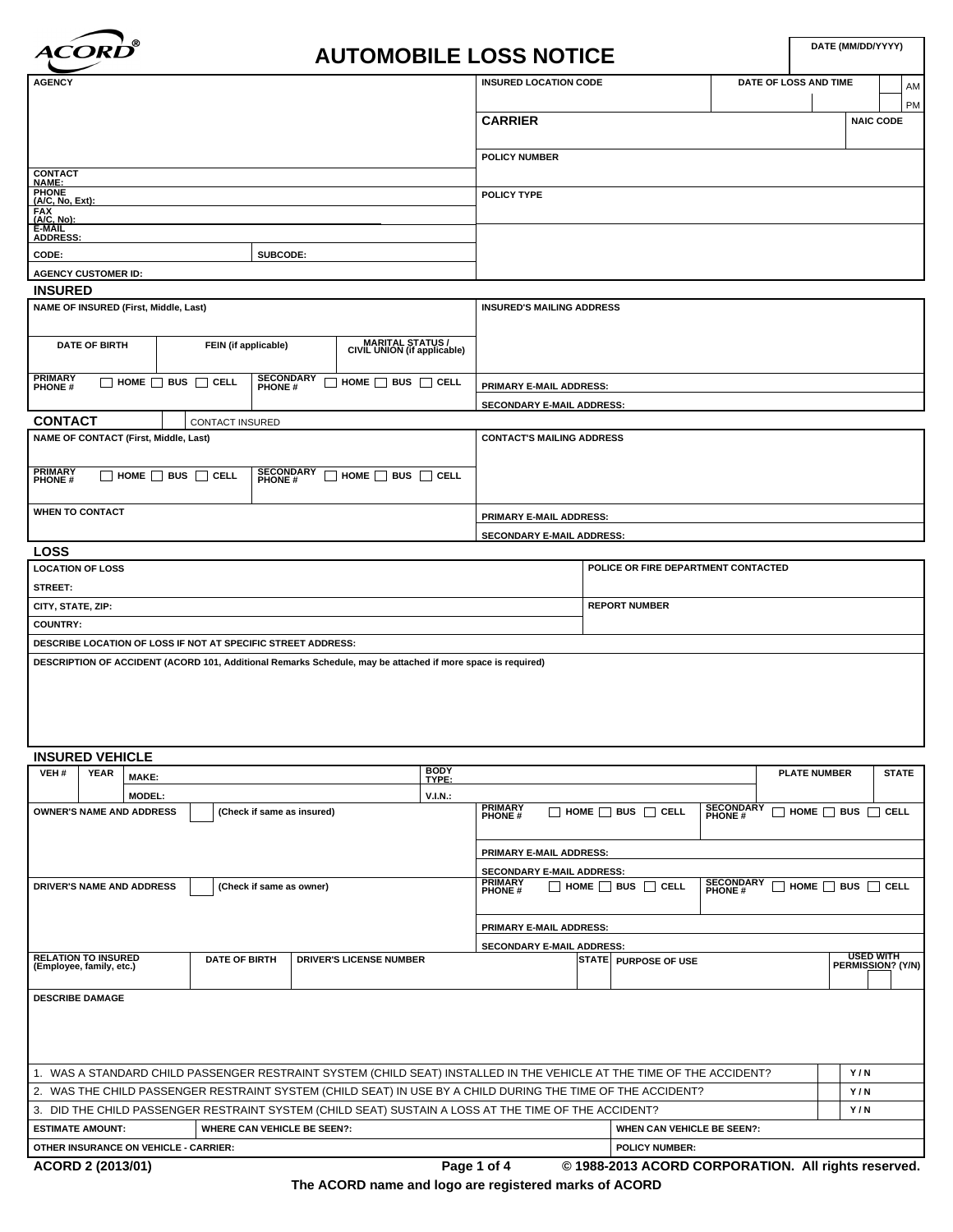# **AGENCY CUSTOMER ID:**

|      |                               | <b>OTHER VEHICLE / PROPERTY DAMAGED</b><br><b>NON - VEHICLE?</b> |                      |                                                                                                                                             |  |  |  |  |  |  |  |
|------|-------------------------------|------------------------------------------------------------------|----------------------|---------------------------------------------------------------------------------------------------------------------------------------------|--|--|--|--|--|--|--|
| VEH# | <b>YEAR</b>                   | <b>MAKE:</b>                                                     | <b>BODY</b><br>TYPE: | <b>STATE</b><br><b>PLATE NUMBER</b>                                                                                                         |  |  |  |  |  |  |  |
|      |                               | <b>MODEL:</b>                                                    | V.I.N.               |                                                                                                                                             |  |  |  |  |  |  |  |
|      |                               | DESCRIBE PROPERTY (Other Than Vehicle)                           |                      | OTHER VEH/PROP INS? (Y/N)                                                                                                                   |  |  |  |  |  |  |  |
|      | <b>CARRIER OR AGENCY NAME</b> |                                                                  | <b>NAIC CODE</b>     | <b>POLICY NUMBER</b>                                                                                                                        |  |  |  |  |  |  |  |
|      |                               | <b>OWNER'S NAME AND ADDRESS</b>                                  |                      | <b>PRIMARY</b><br>PHONE #<br><b>SECONDARY</b><br>PHONE #<br>$\Box$ home $\Box$ bus $\Box$ cell<br>$\Box$ home $\Box$ bus  <br>$\sqcap$ cell |  |  |  |  |  |  |  |
|      |                               |                                                                  |                      | <b>PRIMARY E-MAIL ADDRESS:</b>                                                                                                              |  |  |  |  |  |  |  |
|      |                               |                                                                  |                      | SECONDARY E-MAIL ADDRESS:                                                                                                                   |  |  |  |  |  |  |  |
|      |                               | (Check if same as owner)<br><b>DRIVER'S NAME AND ADDRESS</b>     |                      | <b>SECONDARY</b><br>PHONE #<br><b>PRIMARY</b><br>PHONE#<br>$\Box$ HOME $\Box$ BUS $\Box$ CELL<br>$\Box$ home $\Box$ bus $\Box$ cell         |  |  |  |  |  |  |  |
|      |                               |                                                                  |                      | PRIMARY E-MAIL ADDRESS:                                                                                                                     |  |  |  |  |  |  |  |
|      |                               |                                                                  |                      | <b>SECONDARY E-MAIL ADDRESS:</b>                                                                                                            |  |  |  |  |  |  |  |
|      | <b>DESCRIBE DAMAGE</b>        |                                                                  |                      |                                                                                                                                             |  |  |  |  |  |  |  |
|      |                               |                                                                  |                      |                                                                                                                                             |  |  |  |  |  |  |  |
|      |                               |                                                                  |                      |                                                                                                                                             |  |  |  |  |  |  |  |
|      | <b>ESTIMATE AMOUNT</b>        | <b>WHERE CAN DAMAGE BE SEEN?</b>                                 |                      |                                                                                                                                             |  |  |  |  |  |  |  |
|      |                               |                                                                  |                      |                                                                                                                                             |  |  |  |  |  |  |  |

# **INJURED**

| <b>NAME &amp; ADDRESS</b> | PHONE (A/C, No) |                 | PED VEH VEH | AGE | <b>EXTENT OF INJURY</b> |
|---------------------------|-----------------|-----------------|-------------|-----|-------------------------|
|                           |                 | 000             |             |     |                         |
|                           |                 | 000             |             |     |                         |
|                           |                 |                 | 000         |     |                         |
|                           |                 | $\Box   \Box  $ | ∣−          |     |                         |

| <b>WITNESSES OR PASSENGERS</b> |                    |                |               |                        |  |  |  |  |  |
|--------------------------------|--------------------|----------------|---------------|------------------------|--|--|--|--|--|
| <b>NAME &amp; ADDRESS</b>      | PHONE (A/C, No)    | <b>INS OTH</b> |               | <b>OTHER (Specify)</b> |  |  |  |  |  |
|                                |                    |                | $\Box$        |                        |  |  |  |  |  |
|                                |                    |                | $\Box$ $\Box$ |                        |  |  |  |  |  |
|                                |                    |                | $\Box$        |                        |  |  |  |  |  |
| <b>REPORTED BY</b>             | <b>REPORTED TO</b> |                |               |                        |  |  |  |  |  |

**REMARKS (ACORD 101, Additional Remarks Schedule, may be attached if more space is required)**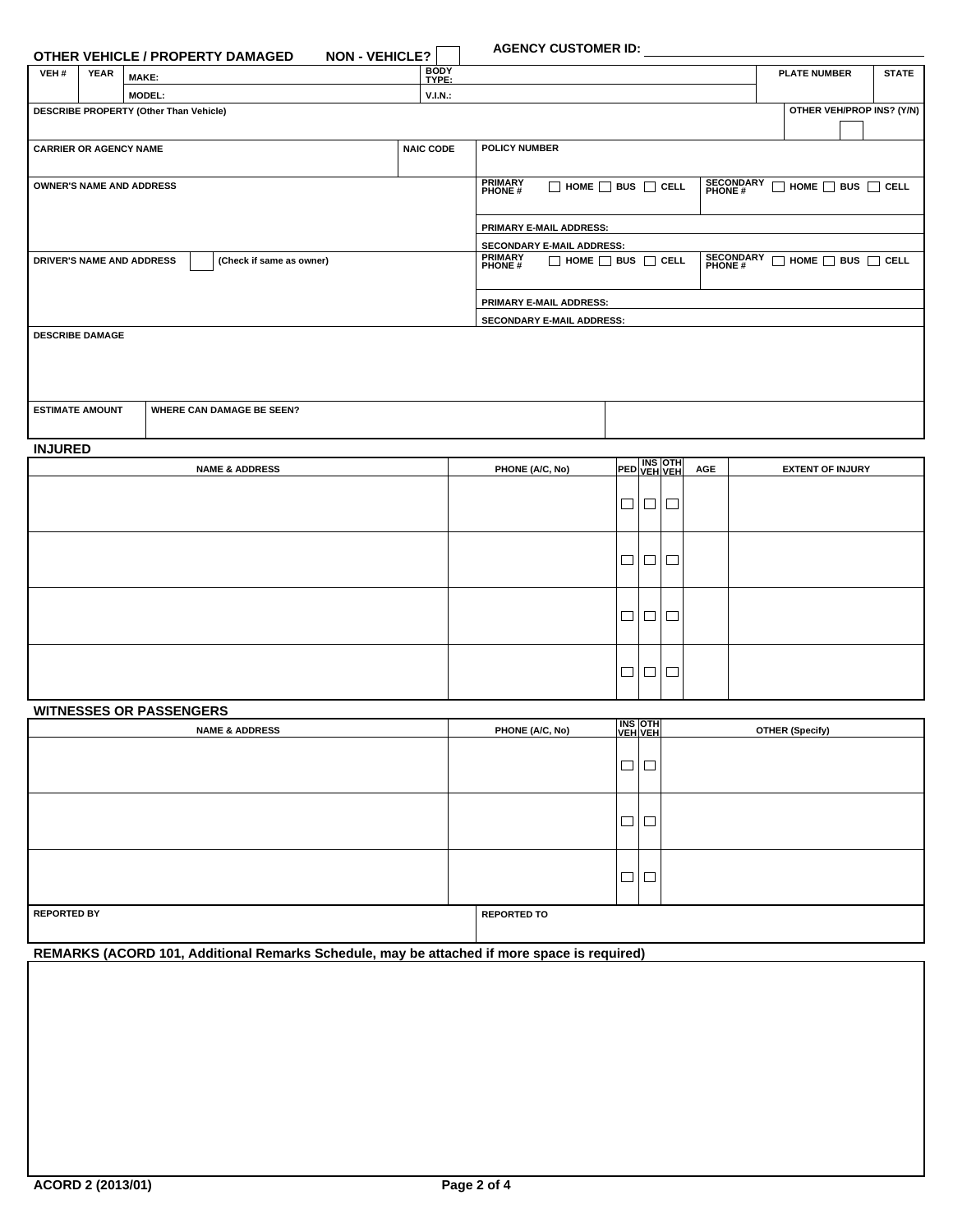# **APPLICABLE IN ALABAMA**

Any person who knowingly presents a false or fraudulent claim for payment of a loss or benefit or who knowingly presents false information in an application for insurance is guilty of a crime and may be subject to restitution fines or confinement in prison, or any combination thereof.

# **APPLICABLE IN ALASKA**

A person who knowingly and with intent to injure, defraud, or deceive an insurance company files a claim containing false, incomplete, or misleading information may be prosecuted under state law.

# **APPLICABLE IN ARIZONA**

For your protection, Arizona law requires the following statement to appear on this form. Any person who knowingly presents a false or fraudulent claim for payment of a loss is subject to criminal and civil penalties.

#### **APPLICABLE IN ARKANSAS, DELAWARE, KENTUCKY, LOUISIANA, MAINE, MICHIGAN, NEW JERSEY, NEW MEXICO, NORTH DAKOTA, PENNSYLVANIA, RHODE ISLAND, SOUTH DAKOTA, TENNESSEE, TEXAS, VIRGINIA, AND WEST VIRGINIA**

Any person who knowingly and with intent to defraud any insurance company or another person, files a statement of claim containing any materially false information, or conceals for the purpose of misleading, information concerning any fact, material thereto, commits a fraudulent insurance act, which is a crime, subject to criminal prosecution and civil penalties. In LA, ME, TN, and VA, insurance benefits may also be denied.

#### **APPLICABLE IN CALIFORNIA**

For your protection, California law requires the following to appear on this form: Any person who knowingly presents a false or fraudulent claim for payment of a loss is guilty of a crime and may be subject to fines and confinement in state prison.

#### **APPLICABLE IN COLORADO**

It is unlawful to knowingly provide false, incomplete, or misleading facts or information to an insurance company for the purpose of defrauding or attempting to defraud the company. Penalties may include imprisonment, fines, denial of insurance, and civil damages. Any insurance company or agent of an insurance company who knowingly provides false, incomplete, or misleading facts or information to a policy holder or claimant for the purpose of defrauding or attempting to defraud the policy holder or claimant with regard to a settlement or award payable from insurance proceeds shall be reported to the Colorado Division of Insurance within the Department of Regulatory Agencies.

#### **APPLICABLE IN THE DISTRICT OF COLUMBIA**

Warning: It is a crime to provide false or misleading information to an insurer for the purpose of defrauding the insurer or any other person. Penalties include imprisonment and/or fines. In addition, an insurer may deny insurance benefits, if false information materially related to a claim was provided by the applicant.

#### **APPLICABLE IN FLORIDA**

Pursuant to S. 817.234, Florida Statutes, any person who, with the intent to injure, defraud, or deceive any insurer or insured, prepares, presents, or causes to be presented a proof of loss or estimate of cost or repair of damaged property in support of a claim under an insurance policy knowing that the proof of loss or estimate of claim or repairs contains any false, incomplete, or misleading information concerning any fact or thing material to the claim commits a felony of the third degree, punishable as provided in S. 775.082, S. 775.083, or S. 775.084, Florida Statutes.

# **APPLICABLE IN HAWAII**

For your protection, Hawaii law requires you to be informed that presenting a fraudulent claim for payment of a loss or benefit is a crime punishable by fines or imprisonment, or both.

#### **APPLICABLE IN IDAHO**

Any person who knowingly and with the intent to injure, defraud, or deceive any insurance company files a statement of claim containing any false, incomplete or misleading information is guilty of a felony.

# **APPLICABLE IN INDIANA**

A person who knowingly and with intent to defraud an insurer files a statement of claim containing any false, incomplete, or misleading information commits a felony.